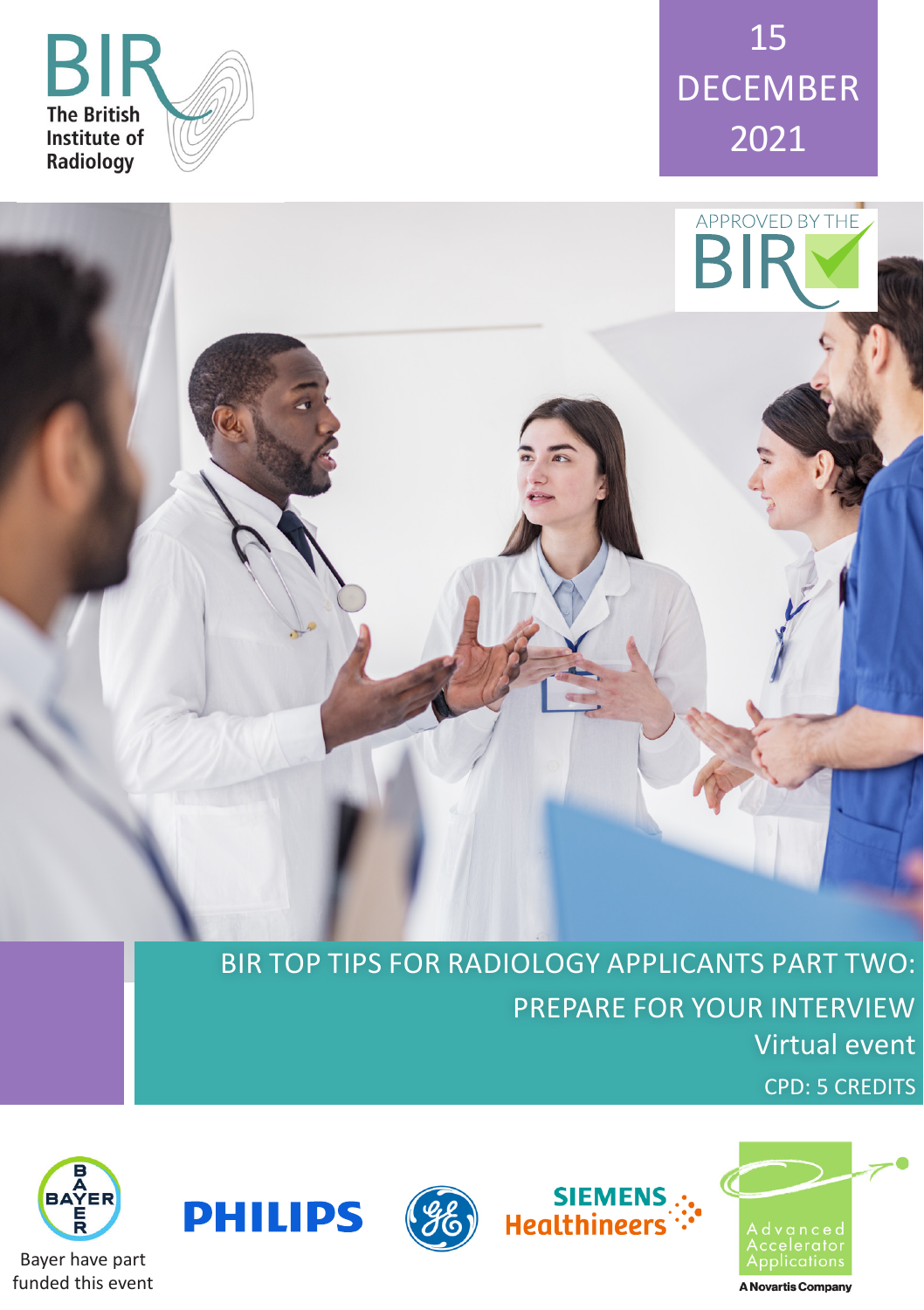### BIR TOP TIPS FOR RADIOLOGY APPLICANTS PART TWO: PREPARE FOR YOUR INTERVIEW Virtual event CPD: 5 CREDITS

This virtual event series consists of exciting lectures on key radiology interview topics delivered by highly esteemed radiology consultants with the opportunity to ask questions during a live Q&A. This year we have also included lectures on Radiology research and audit with valuable tips on how to build a portfolio that will stand out. We will also have interactive workshops with trainees on the application process and how to choose a training scheme. This is a high yield event for anyone interested in applying to radiology.

Part two: Prepare for your interview 15 December 2021 09:05-13:30 Listen to highly esteemed consultants speak on important interview topics followed by live Q and A sessions. Get insight into the various training schemes through an interactive workshop with trainees from around the country.

## Programme Organisers

Dr Dulakshi Kanakaratne, Speciality Trainee in Clinical Radiology, Leeds Teaching Hospitals NHS Trust

Dr Saif Sait, Speciality Trainee in Clinical Radiology, King's College Hospital NHS Foundation Trust

Dr Meghavi Mashar, Speciality Trainee in Clinical Radiology, University College London Hospitals NHS Foundation Trust

Dr Cherry Sit, Speciality Trainee in Clinical Radiology, Guy's and St Thomas' NHS Foundation Trust

# Join us

Join the BIR today to benefit from reduced delegate rates for our events.

For membership information visit: www.bir.org.uk/join-us

*This course provides 5 CPD credits in accordance with the CPD Scheme of the Royal College of Radiologists*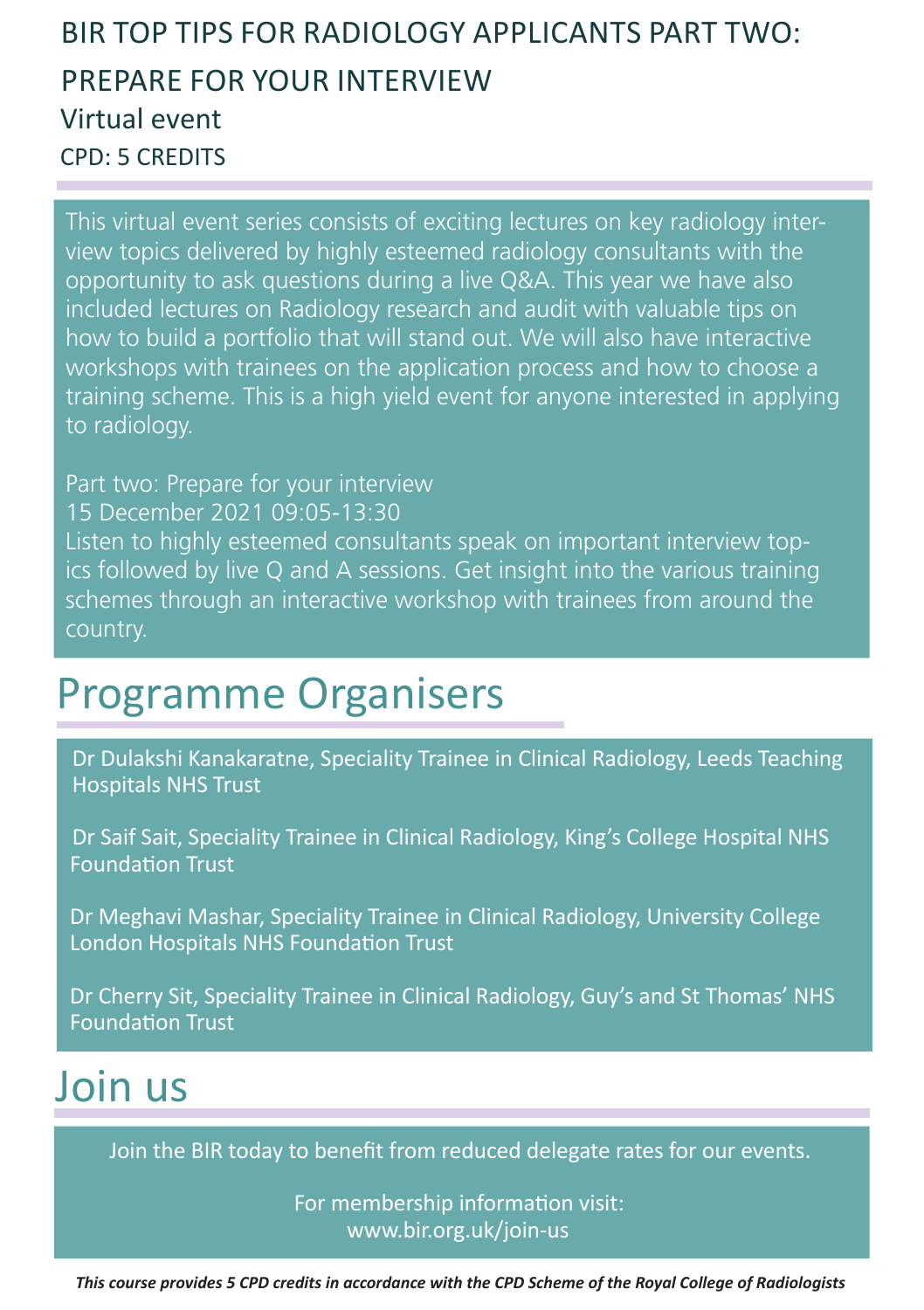15 DECEMBER 2021

**Welcome and introduction Challenges facing 21st century radiologists** Dr Jeanette Dickson, Consultant Clinical Oncologist, Mount Vernon Cancer Centre and the President, The Royal College of Radiologists **Q&A A journey through IR** Professor Duncan Ettles, British Society of Interventional Radiology President 2013-2015; Consultant Interventional Radiologist, Hull and East Yorkshire NHS Trust **Q&A Break Life as a trainee**  Dr Jim Zhong, Cancer Research UK Clinical Research Fellow and Interventional Radiology Fellow, Leeds Teaching Hospitals NHS Trust **Life as a consultant** Dr Christopher Clarke, Founder of Radiology Cafe; Gastrointestinal and Hepatobiliary Consultant Radiologist, IRMER Clinical Lead, Nottingham University **09:05 09:10 09:40 10:00 10:35 10:50 11:00 11:30**

Hospitals NHS Trust

**Q&A 12:15**

- **Choosing a training scheme** Dr Meghavi Mashar, Radiology SpR, University College London Hospitals NHS Foundation Trust; Dr Cherry Sit, Radiology SpR, Guy's and St Thomas' NHS Foundation Trust; Dr Jim Zhong, Cancer Research UK Clinical Research Fellow and Interventional Radiology Fellow, Leeds Teaching Hospitals NHS Trust; Dr Manaswini Chaudhary, Radiology SpR, North West School of Radiology **12:30**
- **Q&A 13:00**
- **Closing remarks 13:15**
- **Close of event 13:30**